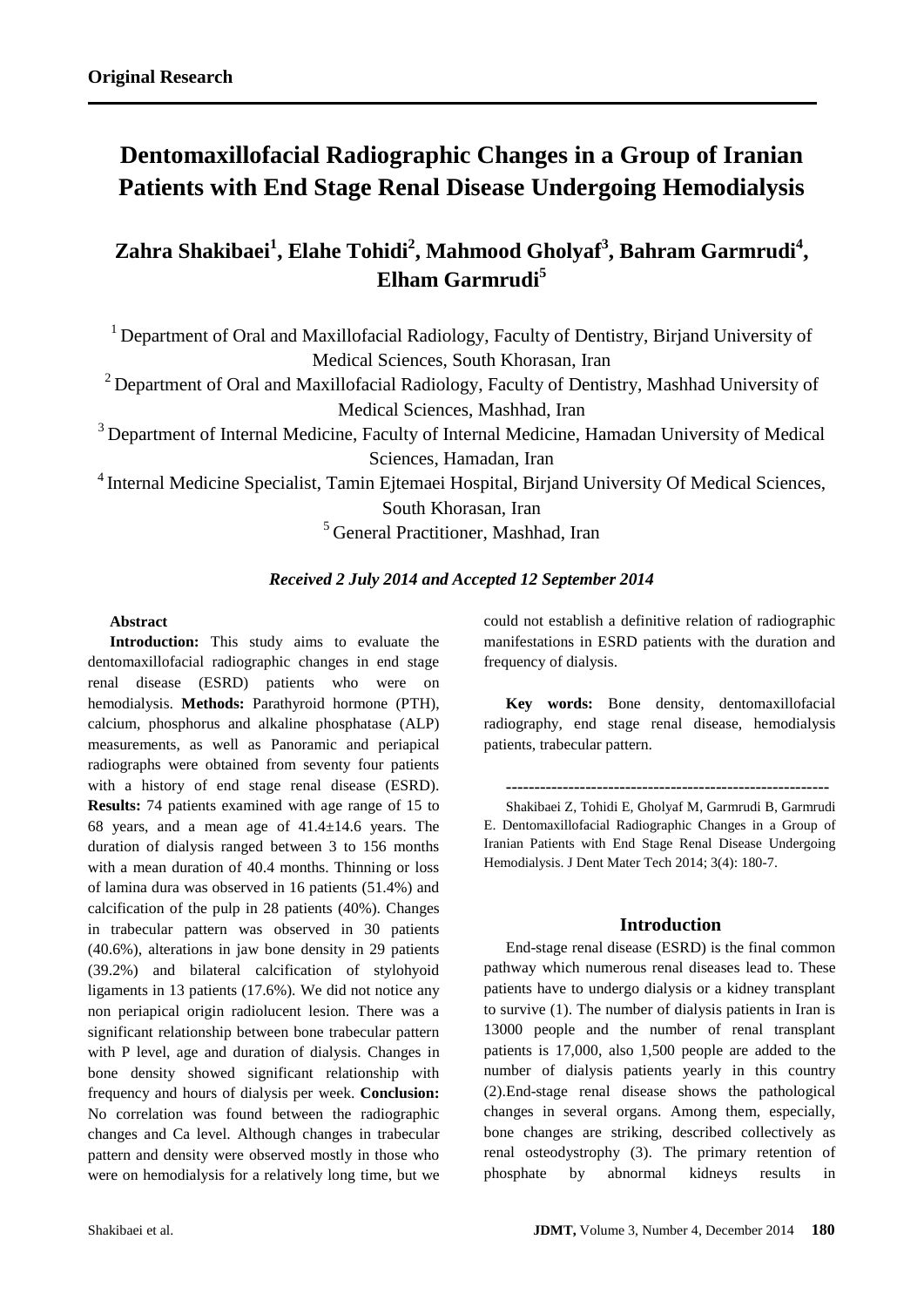hyperphosphatemia, which causes hypocalcemia, resulting in secondary hyperparathyroidism which is the most problematic consequence of chronic renal failure in patients treated with long-term dialysis (4). Renal osteodystrophy, characterized by bone mineralization deficiency, and formation of brown tumors in the more advanced stages which histologically similar to those seen in primary hyperparathyroidism. Patients with ESRD show a broad spectrum of oral manifestations that affect the soft or hard tissues,including xerostomia, uremic breath, uremic stomatitis, calculus accumulation, and periodontitis (5). Today, with advances in diet and long term hemodialysis techniques, the human lifespan has been increased and secondary hyperparathyroidism subsequent to renal failure occurs with higher frequency. As a result, we can expect that the prevalence of oral manifestations, induced by calcium and phosphate metabolic disorders, equally increases in these patients, which can lead to enamel opacity, loss of lamina dura, loosening of teeth, change in trabecular pattern, bone fractures and brown tumors (6-8). Furthermore, some studies revealed that the duration of dialysis can also influence the prevalence of oral abnormalities (9).

According to the variety of maxillofacial changes and the probable relation between calcium level and non-apical originating lucent bone lesions in these patients and the preventability of the complications that can affect patients' quality of life, moral justification and necessity of this study is determine.

So, the aim of this study was to evaluate the dentomaxillofacial radiographic alterations especially loss of lamina dura, changes in bone density and trabecular pattern and the presence of non periapical radiolucent lesions and pulpal calcifications in a group of ESRD patients on maintenance hemodialysis, and to determine the frequency of these abnormality and the relation of hemodialysis duration and serum parameters with these manifestations.

#### **Materials and Methods**

This cross-sectional study was conducted on 74 patients with documented ESRD, undergoing hemodialysis for at least 3 months, from the Shahid Beheshti Hospital in Hamadan (5). Since trabecular and lamina dura changes may occur in some other conditions such as fibrous dysplasia, Paget's disease, Addison's, Cushing's syndrome, and osteomalacia, the ESRD patients with the history of these conditions were excluded from the study (10). Other exclusion criteria included ESRD patients with the history of jaw trauma, patients diagnosed with acute renal failure and Patients who had undergone renal transplantation (11). The study design was reviewed and approved by the hospital ethical committee. Written informed consent was obtained from the patients after explaining the purpose and methodology of the study. In this study, patients were evaluated in terms of age, gender, etiology of renal failure, duration of dialysis and weekly frequency of hemodialysis. Serum calcium, phosphorus, iPTH (intact parathyroid hormone), and ALP (alkaline phosphatase) were measured. Data were collected in separate checklists which was confidential. Patients were evaluated radiographically in the Department of Oral and Maxillofacial Radiology, Faculty of Dentistry, Hamadan University of Medical Sciences. Individuals included in the study were subjected to digital panoramic radiography with the same machine (Planmeca Promax, Helsinki, Finland).

In complete edentulous patients or those whose number of verifiable teeth were minimal, only a panoramic radiograph was taken and for the remaining patients regional periapical radiographs were taken depending on the necessity and clinical conditions. According to the consensus of the evaluators, if digital panoramic image was proper to judge about the lamina dura and pulp stones, there was no need for taking additional periapical radiography.

The intraoral periapical radiographs were taken by standard exposure with an intraoral radiography device (Minray, Soredex manufactured by Finland) with parallel technique, and 0.1 second exposure time. All radiographs were evaluated independently by two oral and maxillofacial radiologists who did not know the history of the patients.

Radiographs were assessed for changes in the lamina dura, trabecular pattern, overall density of radiographs, the presence of radiolucent lesions not associated with root, pulpal calcifications and both-sided calcification of stylohyoid ligaments. Radiographs were graded according to the criteria mentioned in Table 1 (Modified from the criteria given by Vidyullatha et al. (11). Classification in the range of  $+1$  or  $-1$  indicates clear and significant deviations from the normal. Score of +2 or -2 is a gross deviation. Furthermore, the relationship between selected indices of patients and scores of radiographic parameters of lamina dura, trabecular pattern and changes in density and total calcium, phosphate, parathyroid hormone and alkaline phosphatase were evaluated and rated. The data were analyzed using descriptive statistics and chi-square tests. To find out the relation, correlation coefficient was determined. P value less than 0.05 was considered statistically significant.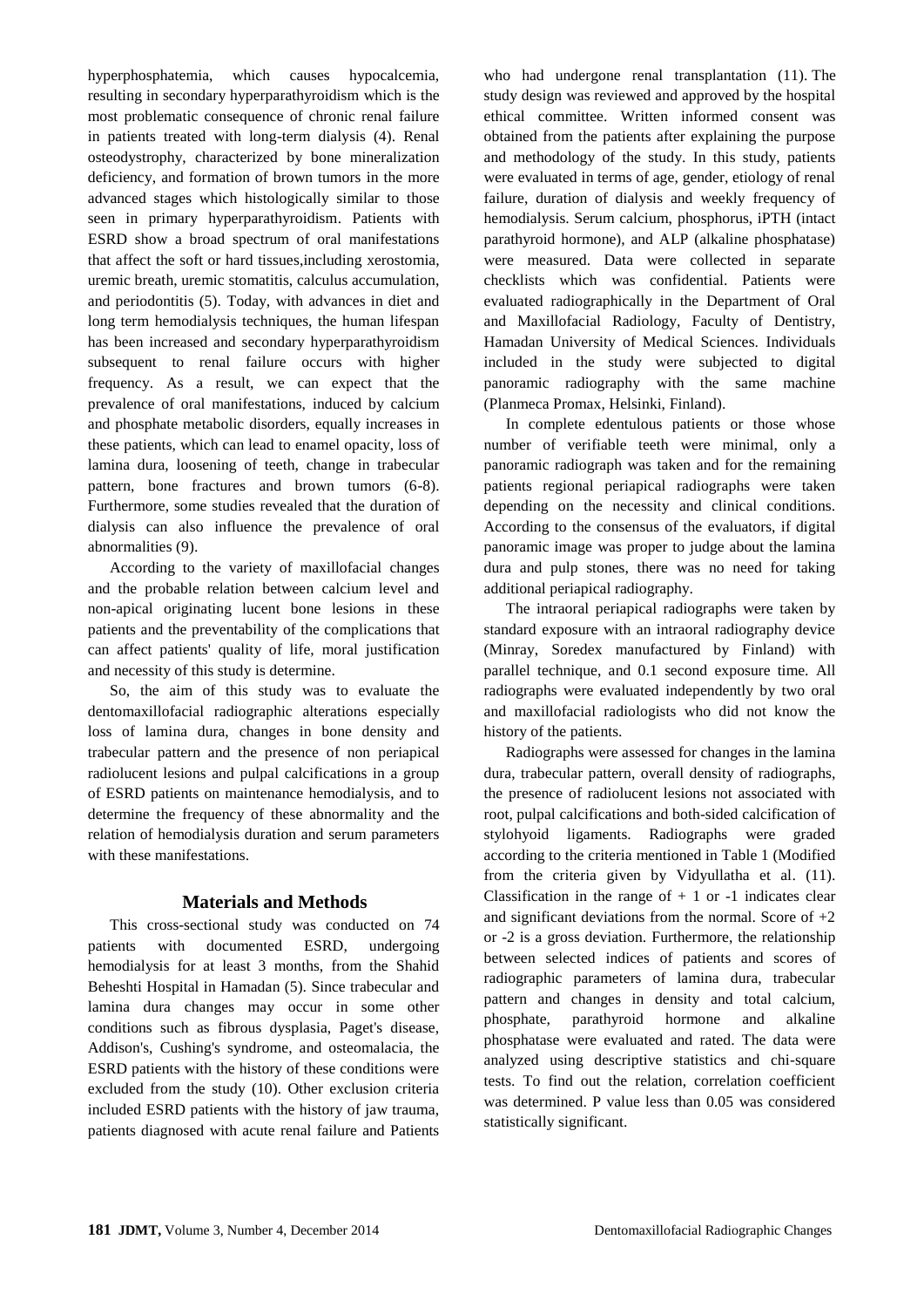| Table 1. Criteria for radiographic assessment-Modified from the criteria given by Vidyullatha et al. (11) |  |  |
|-----------------------------------------------------------------------------------------------------------|--|--|
|-----------------------------------------------------------------------------------------------------------|--|--|

| Parameters                                       | Radiographic appearance                        | Scoring        |
|--------------------------------------------------|------------------------------------------------|----------------|
|                                                  | Entire lamina dura substantially thickened     | $+2$           |
|                                                  | Portions of Lamina dura thickened; milder      | $+1$           |
| Lamina dura                                      | degrees                                        |                |
|                                                  | Within normal limits                           | $\Omega$       |
|                                                  | Lamina dura substantially thinned; missing in  | $-1$           |
|                                                  | some areas                                     |                |
|                                                  | Lamina dura essentially absent; may be present | $-2$           |
|                                                  | in isolated area                               |                |
| Trabecular pattern                               | All trabeculae substantially coarser           | $+2$           |
|                                                  | Some coarser trabeculae; milder degrees        | $+1$           |
|                                                  | Within normal limits                           | $\Omega$       |
|                                                  | Delicate finely meshed trabeculations          | $-1$           |
|                                                  | Granular,<br>nearly<br>homogenous<br>patterns; | $-2$           |
|                                                  | individual trabeculations essentially absent   |                |
| Overall density                                  | Severe increase in radiographic density        | $+2$           |
|                                                  | Mild to moderate increase in radiographic      | $+1$           |
|                                                  | density                                        |                |
|                                                  | Normal density                                 | $\overline{0}$ |
|                                                  | Mild to moderate decrease in radiographic      | $-1$           |
|                                                  | density                                        |                |
|                                                  | Severe decrease in radiographic density        | $-2$           |
| Radiolucent lesions (not associated with teeth)  | Present                                        | 1              |
|                                                  | Absent                                         | $\Omega$       |
| Pulpal calcifications                            | Present                                        | 1              |
|                                                  | Absent                                         | $\Omega$       |
| both-sided calcification of stylohyoid ligaments | Present                                        |                |
|                                                  | Absent                                         | $\Omega$       |

#### **Results**

A total of 74 patients (34 male and 40 female) with ESRD undergoing maintenance hemodialysis, were selected. The Patients ranged in age from 15 to 68 years old, with a mean age of  $41.4 \pm 14.6$  years. The duration of dialysis ranged between 3 months to 156 months with a median duration of 40.4 months. Descriptive statistics for each of the variables in this study and causes of ESRD in these patients are presented in Table 2 and 3 respectively.

Among radiographic changes of the jaws, parameters such as loss of lamina dura and calcification of the pulp were not evaluable in 4 patients who were edentulous or have less than ten teeth from decay or severe periodontal problems. So of the 70 patients, thinning or loss of lamina dura was seen in 36 patients (51.4%) and calcification of the pulp in 28 patients (40%). Among the 74 patients, 30 patients (40%) showed changes in trabecular pattern 29 patients (39.2%) changes in bone density and bilateral calcification of stylohyoid ligaments were observed in 13 patients (17.6%). In evaluation of panoramic view, we did not notice any non-periapical radiolucent lesion. More detailed radiographic changes with frequency and percentage are shown in Table 4.

To determine the relationship between radiographic manifestations with serum parameters, spearman's rho correlation were used. There was statistically significant relationship between lamina dura changes and other variables, shown in Table 5. Changes in lamina dura, suggested a significant correlation with the levels of iPTH (P value<0.001, r=-0.74), P (P value=0.009, r=-0.46) and ALP (P value<0.001,  $r = -0.56$ ), but not with Ca level (P value= $0.111$ , r= $-0.15$ ). There was also a significant correlation between age and lamina dura changes but the relationship between lamina dura changes and other variables, including sex, duration of dialysis, and dialysis hours per week were not significant. The only biochemical parameter which showed a significant relation with bone trabecular pattern was serum P levels (P-value=0.014, r=-0.41). Also there is a significant relationship between the bone trabecular pattern with age, sex, and duration of dialysis (Table 5). According to the analysis, the changes in bone density was significantly associated with serum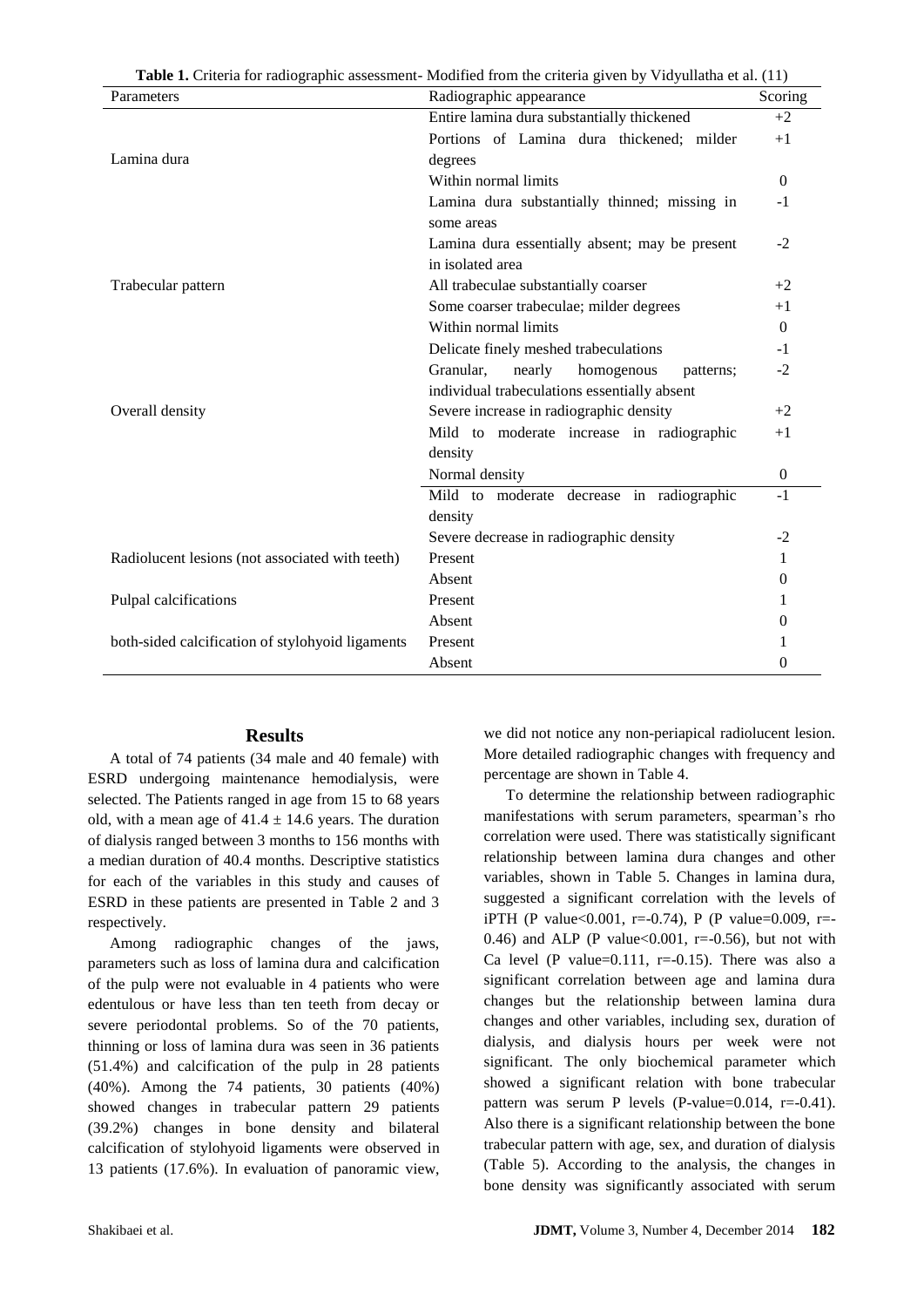ALP levels (P value=0.048 , r=-0.36) and other values of blood chemicals showed no significant relation. However, changes in bone density showed significant relationship with hours (P value=  $0.043$ , r=-0.38) and frequency (P value=0.011, r=-0.47) of dialysis per week (Table 5).

| <b>Table 2.</b> Descriptive statistics for each of the variables in this study |         |         |       |                    |
|--------------------------------------------------------------------------------|---------|---------|-------|--------------------|
| Variables                                                                      | Minimum | Maximum | Mean  | Standard deviation |
| Duration of dialysis (months)                                                  |         | 156     | 40.4  | 34.4               |
| Number of dialysis per week                                                    |         |         | 2.8   | 0.5                |
| Hours of dialysis per week                                                     |         | 16      | 10.1  | 2.4                |
| Ca                                                                             |         |         | 9.4   | 1.5                |
|                                                                                |         |         | 6.9   |                    |
| ALP                                                                            | 89      | 1848    | 330.1 | 293.3              |
| iPTH                                                                           | 18      | 1816    | 296.5 | 178.5              |

**Table 2.** Descriptive statistics for each of the variables in this study

**Table 3.** The underlying etiology of renal failure in studied hemodialysis patients

| Etiology                  | Number | Percent |
|---------------------------|--------|---------|
| <b>Diabetes</b>           | 8      | 10.8    |
| Hypertension              | 13     | 17.6    |
| Glomerulonephritis        | 23     | 31.1    |
| Polycystic kidney disease | 3      | 4.1     |
| Urologic Problems         |        | 1.3     |
| Congenital                |        | 1.3     |
| Unknown                   | 25     | 33.8    |

| Radiographic changes                            | $\overline{\text{S} \text{coring}}$ | Number         | Percent      |
|-------------------------------------------------|-------------------------------------|----------------|--------------|
| Lamina dura changes                             | $-2$                                | 18             | 25.7         |
| (Evaluated in 70 patients)                      | $-1$                                | 18             | 25.7         |
|                                                 | $\boldsymbol{0}$                    | 34             | 48.6         |
|                                                 | $+1$                                | $\Omega$       | $\mathbf{0}$ |
|                                                 | $+2$                                | $\mathbf{0}$   | $\mathbf{0}$ |
| Changes in trabecular pattern                   | $-2$                                | 3              | 4.1          |
| (Evaluated in 74 patients)                      | $-1$                                | 6              | 8.1          |
|                                                 | $\theta$                            | 44             | 59.4         |
|                                                 | $+1$                                | 19             | 25.7         |
|                                                 | $+2$                                | $\overline{2}$ | 2.7          |
| Overall bone density.                           | $-2$                                | $\mathbf{1}$   | 1.4          |
| (Assessed in 74 patients)                       | $-1$                                | $\gamma$       | 17.5         |
|                                                 | $\theta$                            | 45             | 60.8         |
|                                                 | $+1$                                | 5              | 6.8          |
|                                                 | $+2$                                | 10             | 13.5         |
| Radiolucent lesions                             | $\theta$                            | 74             | 100          |
| (Assessed in 74 patients)                       | 1                                   | $\Omega$       | $\Omega$     |
| Pulp calcification                              | $\boldsymbol{0}$                    | 42             | 60           |
| (Assessed in 70 patients)                       | 1                                   | 28             | 40           |
| Bilateral calcification of stylohyoid ligaments | $\overline{0}$                      | 61             | 82.4         |
| (Assessed in 74 patients)                       | 1                                   | 13             | 17.6         |

**Table 4.** Radiographic changes in the jaws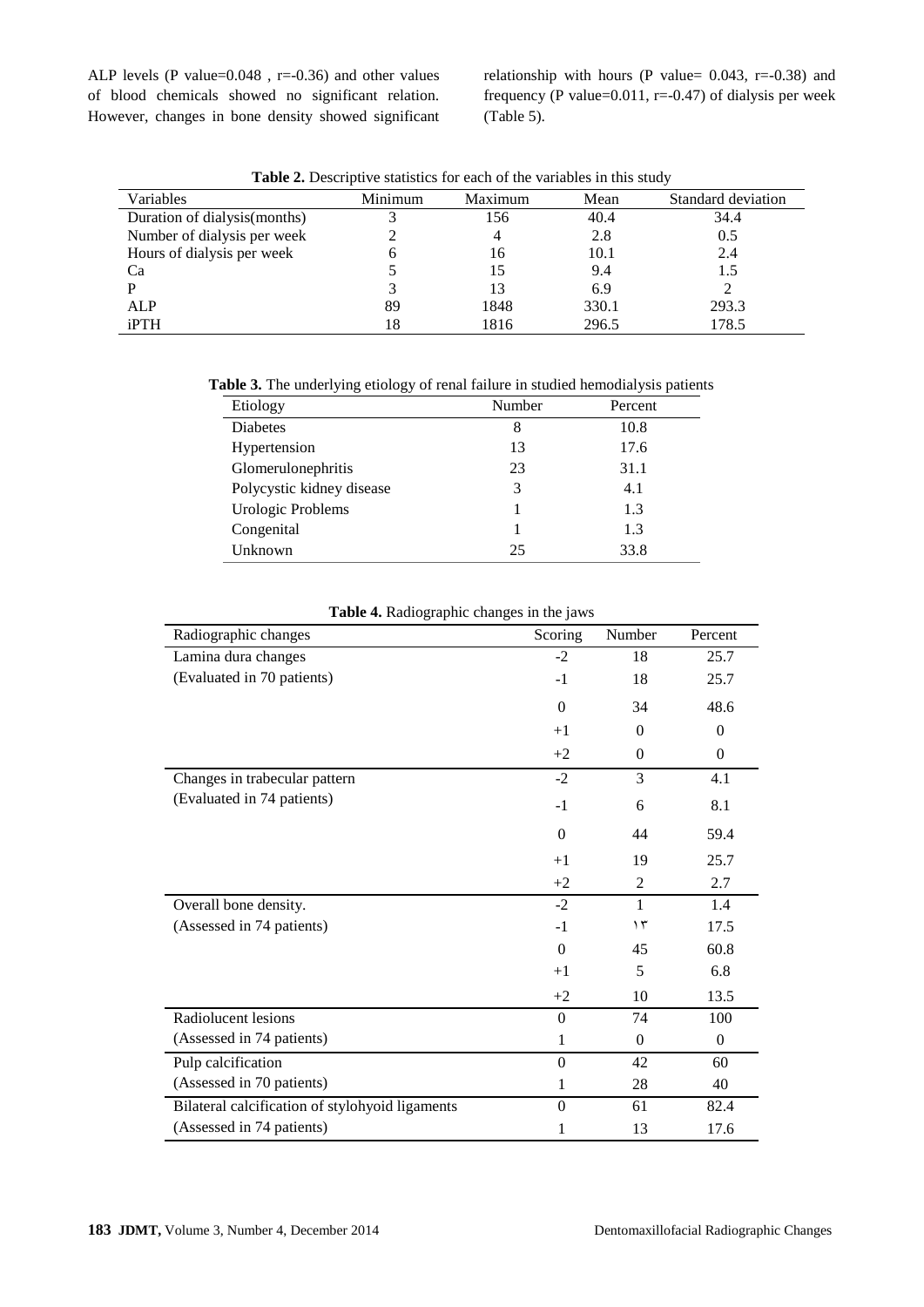**Table 5.** Relation between radiographic changes and serum iPTH, calcium, phosphorus, and alkaline phosphatase, and age, sex, duration and frequency of dialysis

| Variables                      | Lamina dura changes | trabecular pattern changes | bone density changes |
|--------------------------------|---------------------|----------------------------|----------------------|
|                                | (P-value)           | (P-value)                  | (P-value)            |
| iPTH                           | < 0.001             | 0.781                      | 0.693                |
| Ca                             | 0.111               | 0.635                      | 0.499                |
| P                              | 0.009               | 0.014                      | 0.540                |
| <b>ALP</b>                     | < 0.001             | 0.054                      | 0.048                |
| Age                            | < 0.001             | 0.012                      | 0.689                |
| Sex                            | 0.78                | 0.03                       | 0.070                |
| Duration of dialysis           | 0.423               | 0.023                      | 0.077                |
| frequency of dialysis per week | 0.229               | 0.154                      | 0.011                |
| hours of dialysis per week     | 0.592               | 0.395                      | 0.043                |

P-value >0.05 is not significant

iPTH: intact Parathyroid hormone; Ca: calcium ; P: Phosphorus; ALP: Alkaline phosphatase

## **Discussion**

A wide range of dentomaxillofacial complications have been reported as a result of chronic renal failure (CRF) or its treatment. Dental manifestations include delayed eruption of permanent teeth in children with CRF, enamel hypoplasia in primary and permanent teeth, loss of lamina dura, widening of periodontal ligament, severe periodontal destruction, tooth mobility, and calcification or narrowing of dental pulp. Oral malodor, dry mouth, taste change, increased caries incidence, calculus formation, and gingival bleeding are the common oral manifestations (12). A range of bony anomalies can develop in chronic renal disease, which reflects the defect in calcium metabolism including hyperphosphatemia, hypocalcemia and resultant secondary hyperparathyroidism. Up to 92% of patients receiving hemodialysis are involved with secondary hyperparathyroidism. Orofacial features of CRF due to hyperparathyroidism include bone demineralization, ground glass appearance of bone, decrease thickness of cortical bone, radiolucent giant cell lesions (brown tumours), abnormal bone healing after extraction, metastatic soft tissue calcifications, and jaw fracture (8). Very few studies have been done previously on the assessment of radiographic changes in the jawbones of ESRD patients and the data is limited (11).

Panoramic and/or periapical radiographs of seventyfour patients on permanent hemodialysis were evaluated in this study. The mandibular molar area was the best region for investigation of radiographic changes on panoramic radiograph, because of no superimposition of anatomic structures and more involvement of this area by osseous pathosis. Therefore, the three major changes including lamina dura, trabecular pattern and density changes were much more evident in the molar region, above the mandibular canal on panoramic image (3,10).

In the present study no brown tumor was found, which was similar to Rani's study (10). Medeiros Queiroz et al. also reported the brown tumor only in one of 154 hemodialysis patients (5).

In hemodialysis patients of this study, the frequency of pulpal calcifications was 40%. In the study of Galili et al. (13) a significant pulp narrowing was shown in chronic renal disease patients compared with healthy control group. There is conflicting literature regarding by the presence of pulpal calcification and systemic disturbance. In the study of Patil and Sinha, 33.92% of the ESRD patients had pulp stones, but no significant relationship was found between the presence of the pulpal calcification and carotid artery calcifications (CAC) in the ESRD patients who were on haemodialysis (14). Similar findings were observed in the Kansu et al. study (15). In fact, the diversity and complexity of etiological factors of pulpal calcification (like long-standing local irritants, aging, idiopathic factors, fluoride supplementation, hypervitaminosis D or a genetic predisposition) make it very difficult to determine the specific aetiology in any particular patient (15).

In this study, the frequency of partial loss of the lamina dura was 25.7 percent, and complete or nearly complete loss of lamina dura were observed in the 25.7 percent of reviewed cases (51.4% of patients revealed lamina dura changes). In a study by Kelly, 45% of people showed partial loss of lamina dura while a complete or nearly complete loss of lamina dura were observed in only 8% (53% of patients revealed lamina dura alterations) (3). However in Rani's study, these changes were seen in 70% of dialysis patients (10). Rivas in a study using 29 panoramic radiographs of dialysis patients stated that lamina dura completely disappeared in 74 percent (16). Amann and Uthman (18) in a review of 10 patients, reported the loss of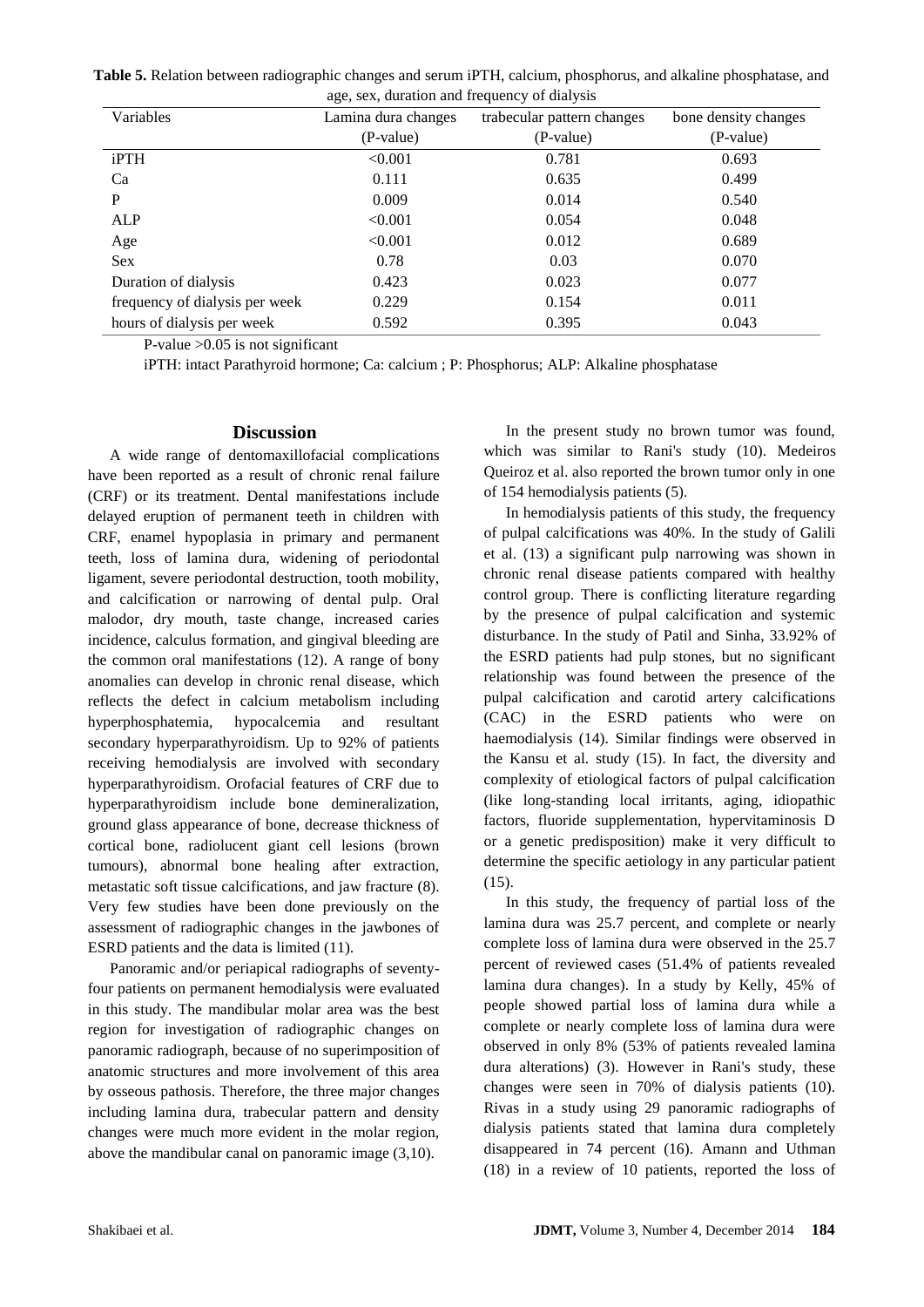lamina dura, in 60% of patients. These differences in the prevalence may be due to differences in the number of patients, underlying etiologic condition of renal failure, treatment modalities and duration of their treatment. Pugh considered this phenomenon as a manifestation of subperiosteal resorption that is an indicator of hyperparathyroidism when it occurs in the last phalange (19). Some authors considered that loss of lamina dura is a first detectable finding (19) while the others reported this as a late finding in renal osteodystorphy (20).

However, since the loss of lamina dura may occur in Paget's disease, Cushing's syndrome fibrous dysplasia, rickets and osteomalacia, it should not be considered pathognomonic feature of this disease (10). A similar change to the loss of lamina dura, is radiographic cortical loss in the inferior border of the mandible, mandibular canal, alveolar crest, palatal suture, nasal floor and sinus wall (21,22). In this study, we were not looking specifically for these changes.

Three radiographic trabecular patterns of facial bone are attributed to hyperparathyroidism although these facial skeletal changes are uncommon. The classic form is termed "osteitis fibrosacystica" including increased bone cell activity, peritrabecular fibrosis, and brown tumors. Radiographically, this form appears with a combination of cortical thinning of multiple bones, coarsened trabecular patterns, osteolytic lesions, and "salt-and-pepper" appearance of the skull, which is the result of mixed osteolytic and sclerotic bone. The second form is a classic ground glass pattern, similar to fibrous dysplasia. But unlike true fibrous dysplasia, this finding can be diffuse and generalized, with poor corticomedullary distinction, an imaging finding not present in fibrous dysplasia. The third and the rarest form is uremic leontiasisossea which is characterized by significant hypertrophy of the jaws with serpiginous tunneling or channeling within the bone and poor visualization of the cortical bone. The cause of this unusual structure is not known; and the radiographic findings could not be explained with any specific microscopic changes (23).

In the present study, trabecular changes were revealed in 40.6% of patients. Among these, 8.1% (n=6) had delicate and finely intertwined trabecular pattern, 3 patients (4.1%) represented complete loss of normal trabeculation, granular or almost homogeneous pattern, 19 patients (25.7%) showed some mild coarse trabeculae, and 2.7% (n=2) showed coarse whole trabecular pattern. In the Kelly study (3), thin, delicate and finely intertwined trabeculation was seen in 37% of patients, Among these 8% revealed complete loss of normal trabeculation, granular or almost homogeneous pattern. Differences in the reported percentages could be

due to variation in the number of subjects, observer disagreement, and the differences in the study design.

It is notable that renal osteodystrophy is a range between low turnover bone disease such as osteomalacia, and high turnover bone disease, like severe secondary hyperparathyroidism. Patients at both ends of the spectrum of bone turnover in renal osteodystrophy may represent the same bone mineral density on densitometry. Low bone mineral density may reflect inadequate mineralization as seen in osteomalacia or increased peritrabecular fibrosis as seen in secondary hyperparathyroidism. High bone mineral density readings on densitometry may capture extraosseous calcifications, which are frequently seen in chronic renal disease (24).

About the relation of radiographic changes with serum parameters in the present study, we revealed a relation between trabecular bone changes and serum P, and also bone density changes and ALP. Alteration in lamina dura showed a relation with iPTH, P and ALP, but not with Ca. However, in Rani's study, the relation between the radiographic changes and Ca, P, and ALP levels did not show significance (10). In the study of Medeiros Queiroz et al. (5), no significant correlation was observed between dialysis duration and also biochemical changes with radiographic bone alterations in the patients with chronic kidney disease undergoing dialysis (5). However, the radiographic alterations that were evaluated in this article were different from our study, and consisted of calculus, tooth decay, bone loss, residual roots, impacted teeth, diffuse or circumscribed bone rarefaction and bone sclerosis. Furthermore, the differences in the study design, the patients' medications, their clinical and paraclinical status, and ethnic variations could be the factors of discrepancy between studies.

Although, an appropriate sampling method was considered for this study, our findings may be limited because of the difference in etiologic underlying conditions of renal failure in our patients, and also impossibility to perform drug assessment accurately. Some of our patients were given supplements of calcium, but the majority of them were from a low economic background, so their supplements use was irregular. This might be also one of the contributing factors for lack of a correlation between calcium levels and bone changes in this study. According to our results, we could not establish a definitive relation of radiographic manifestations in ESRD patients with the duration and frequency of dialysis. We suggest further longitudinal studies to assess the influence of hemodialysis state on maxillofacial radiographic features along with the biochemical serum markers over duration of time so as to validate the influence of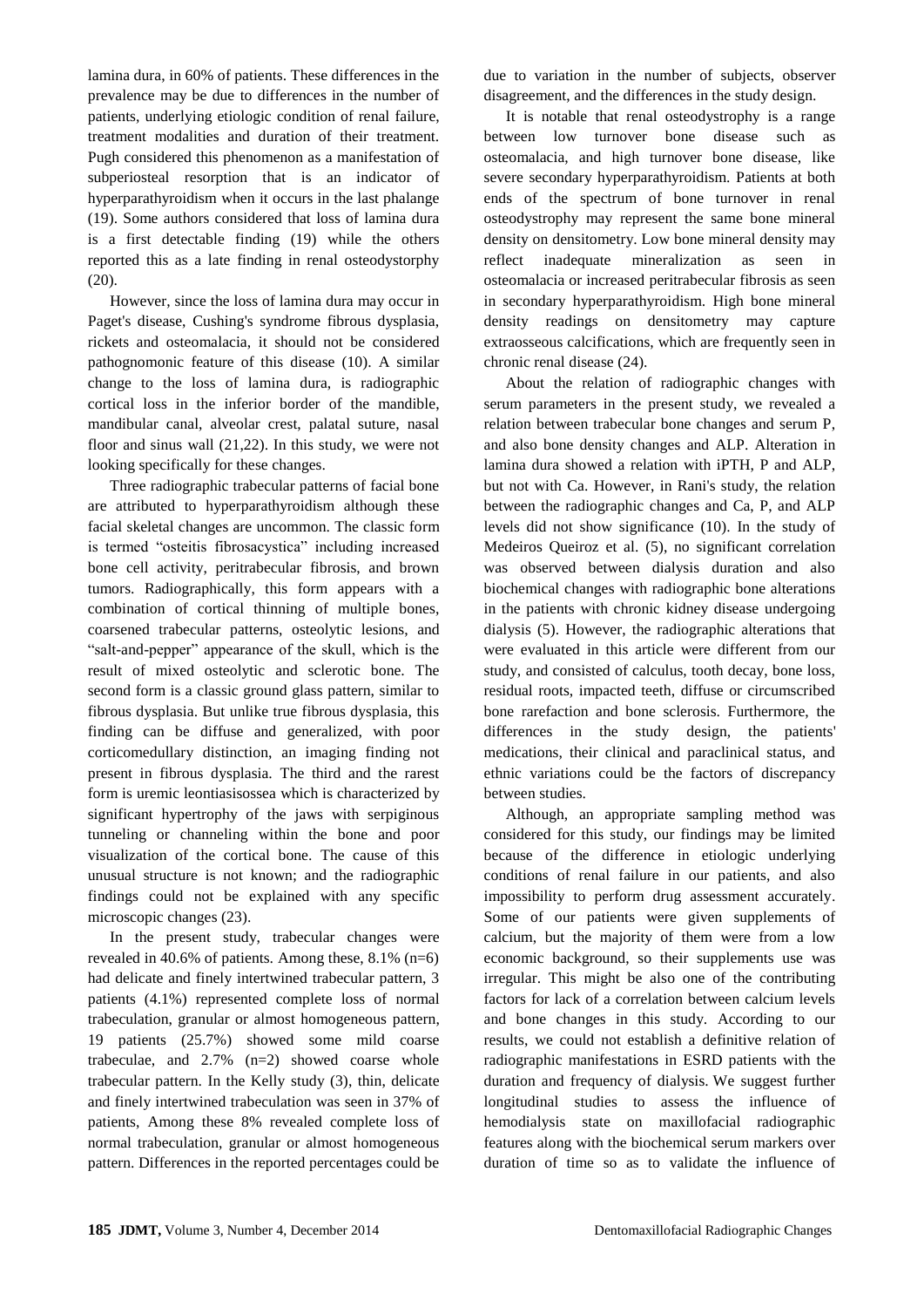duration of dialysis therapy on radiographic and dental health.

### **Conclusion**

ESRD patients undergoing hemodialysis show various degrees of changes in jaw radiographic pattern. Nevertheless, none of these changes had relation with calcium level. Annual radiographic evaluation is recommended to assess the progress of the insufficiency or reversal of the changes after therapy.

## **Acknowledgement**

The authors have no financial interests related to the materials in the manuscript. This study fully funded by Dental school of Hamadan University of Medical Sciences in Hamadan, Iran.

#### **References**

- 1. Little JW, Falace D, Miller C, Rhodus NL. Dental Management of the Medically Compromised Patient. Philadelphia: Mosby Imprint Elsevier-Health Sciences Division, 2007.
- 2. Mortazavi H, Vahedi M, Firouzeh Moghadam E, Khoda Doustan R, Kheyri A. Evaluation of the dental and periodontal status of hemodialysis subjects and its comparison with that of healthy people. J Hamadan Uni Med Sci Health Services 2011;17:10-6.
- 3. Kelly WH, Mirahmadi MK, Simon JH, Gorman JT. Radiographic changes of the jawbones in end stage renal disease. Oral Surg Oral Med Oral Pathol 1980;50:372-81.
- 4. Fletcher PD, Scopp IW, Hersh RA. Oral manifestations of secondary hyperparathyroidism related to long-term hemodialysis therapy. Oral Surg Oral Med Oral Pathol 1977;43:218-26.
- 5. Medeiros Queiroz S, Gomes Amorim A, Dias Leite de Andrade AL, Gordón-Núñez MA, de Almeida Freitas R, Cavalcanti Galvão H. Influence of dialysis duration and parathyroid hormone on the clinical and radiographic oral conditions of pretransplant patients with chronic kidney disease. Braz J Oral Sci 2013;12:125-31.
- 6. Nakhjavani YB, Bayramy A. The dental and oral status of children with chronic renal failure. Indian Soc Pedod Prev Dent 2007;25:7-9.
- 7. SummersSA, Tilakaratne WM, Fortune F, Ashman N. Renal disease and the mouth. Am J Med 2007; 120:568-73.
- 8. Proctor R, Kumar N, Stein A, Moles D, Porter S. Oral and dental aspects of chronic renal failure. J Dent Res 2005; 84:199-208.
- 9. Sekiguchi RT, Pannuti CM, Silva Jr HT, Medina-Pestana JO, Romito GA. Decrease in oral health may be associated with length of time since beginning dialysis. Spec Care Dent 2012; 32: 6-10.
- 10. Rani Sh. Radiological Manifestations in Patients of Chronic Renal Insufficiency underDifferent Modalities of Treatment. J Pharm Biomed Sci 2013;26:397-405.
- 11. Vidyullatha BG, Ali IM, Shashikanth MC, Praveen BS. Oral manifestations and radiographic changes in the jaw-bones of patients with end-stage renal disease on maintenance hemodialysis – A descriptive study. Arch Oral Res 2011;7:119-27.
- 12. Kaushik A, Reddy SS, Umesh L, Devi BKY, Santana N, Rakesh N. Oral and salivary changes among renal patients undergoing hemodialysis: A cross-sectional study. Indian J Nephrol 2013;23:125-9.
- 13. Galili D, Berger E, Kaufman E. Pulp narrowing in renal end stage and transplanted patients. J Endod 1991;17:442-43.
- 14. Patil S, Sinha N. Pulp stone, haemodialysis, endstage renal disease, carotid atherosclerosis. J Clin Diagn Res 2013;7:1228-31.
- 15. Kansu O zbek1 MO, Avcu N, Aslan U, Kansu H, Genctoy G. Can dental pulp calcification serve as a diagnostic marker for carotid artery calcification in patients with renal diseases? Dentomaxillofac Radiol 2009;38:542-45.
- 16. Rivas MA, Carl W, Albert DJ. Chronic hemodialysis and dental disease. Proc Clin Dial Transplant Forum 1972;2:63-6.